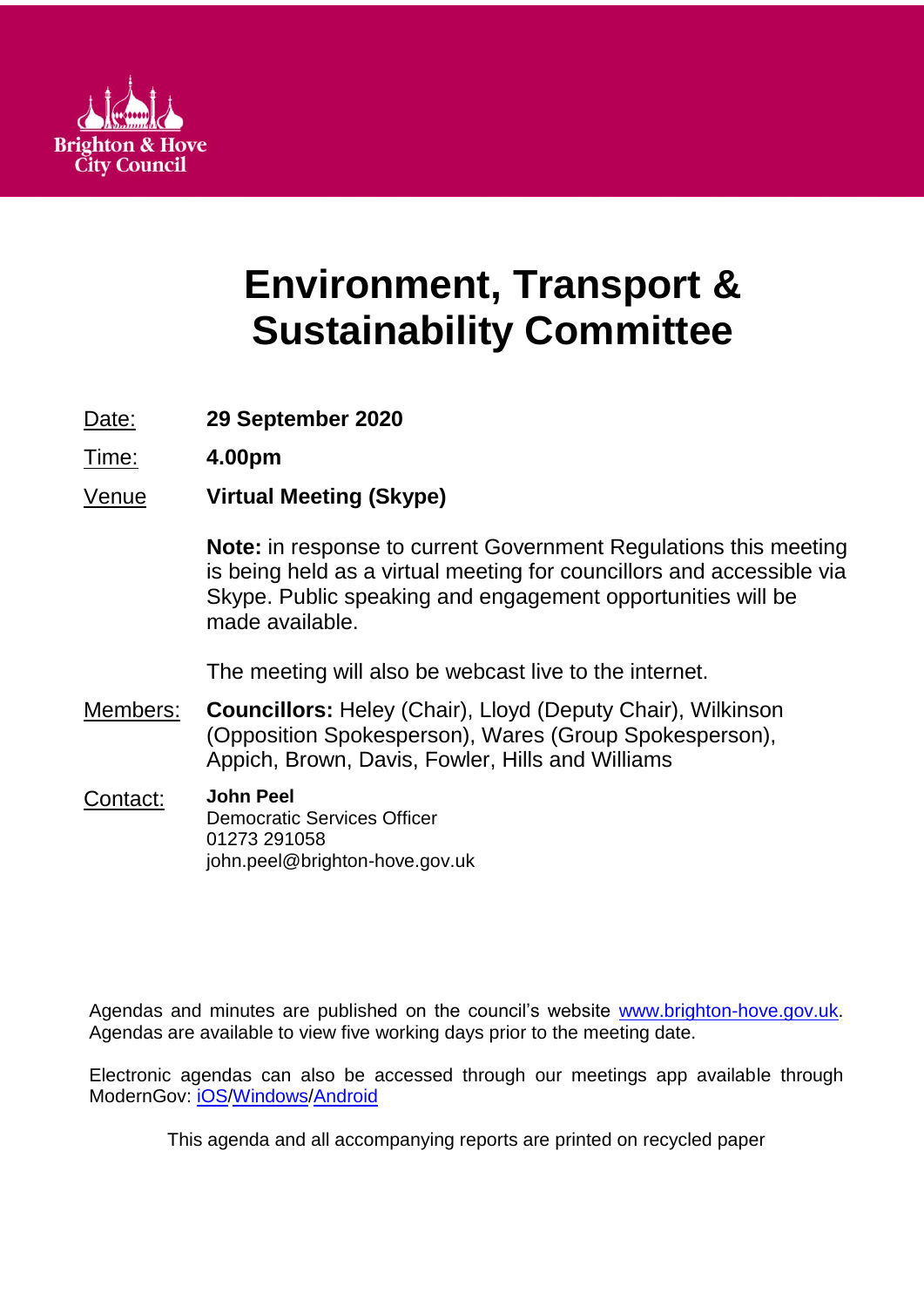## **PART ONE Page**

#### **PROCEDURAL MATTERS**

#### **14 PROCEDURAL BUSINESS**

(a) **Declarations of Substitutes:** Where councillors are unable to attend a meeting, a substitute Member from the same political group may attend, speak and vote in their place for that meeting.

## (b) **Declarations of Interest:**

- (a) Disclosable pecuniary interests;
- (b) Any other interests required to be registered under the local code;
- (c) Any other general interest as a result of which a decision on the matter might reasonably be regarded as affecting you or a partner more than a majority of other people or businesses in the ward/s affected by the decision.

In each case, you need to declare

- (i) the item on the agenda the interest relates to;
- (ii) the nature of the interest; and
- (iii) whether it is a disclosable pecuniary interest or some other interest.

If unsure, Members should seek advice from the committee lawyer or administrator preferably before the meeting.

- (c) **Exclusion of Press and Public:** To consider whether, in view of the nature of the business to be transacted or the nature of the proceedings, the press and public should be excluded from the meeting when any of the following items are under consideration.
	- *Note: Any item appearing in Part Two of the agenda states in its heading the category under which the information disclosed in the report is exempt from disclosure and therefore not available to the press and public. A list and description of the exempt categories is available for public inspection at Brighton and Hove Town Halls and on-line in the Constitution at part 7.1.*

#### **15 MINUTES 9 - 54**

To consider the minutes of the meeting held on 23 June 2020.

*Contact Officer: John Peel Tel: 01273 291058*

## **16 CHAIRS COMMUNICATIONS**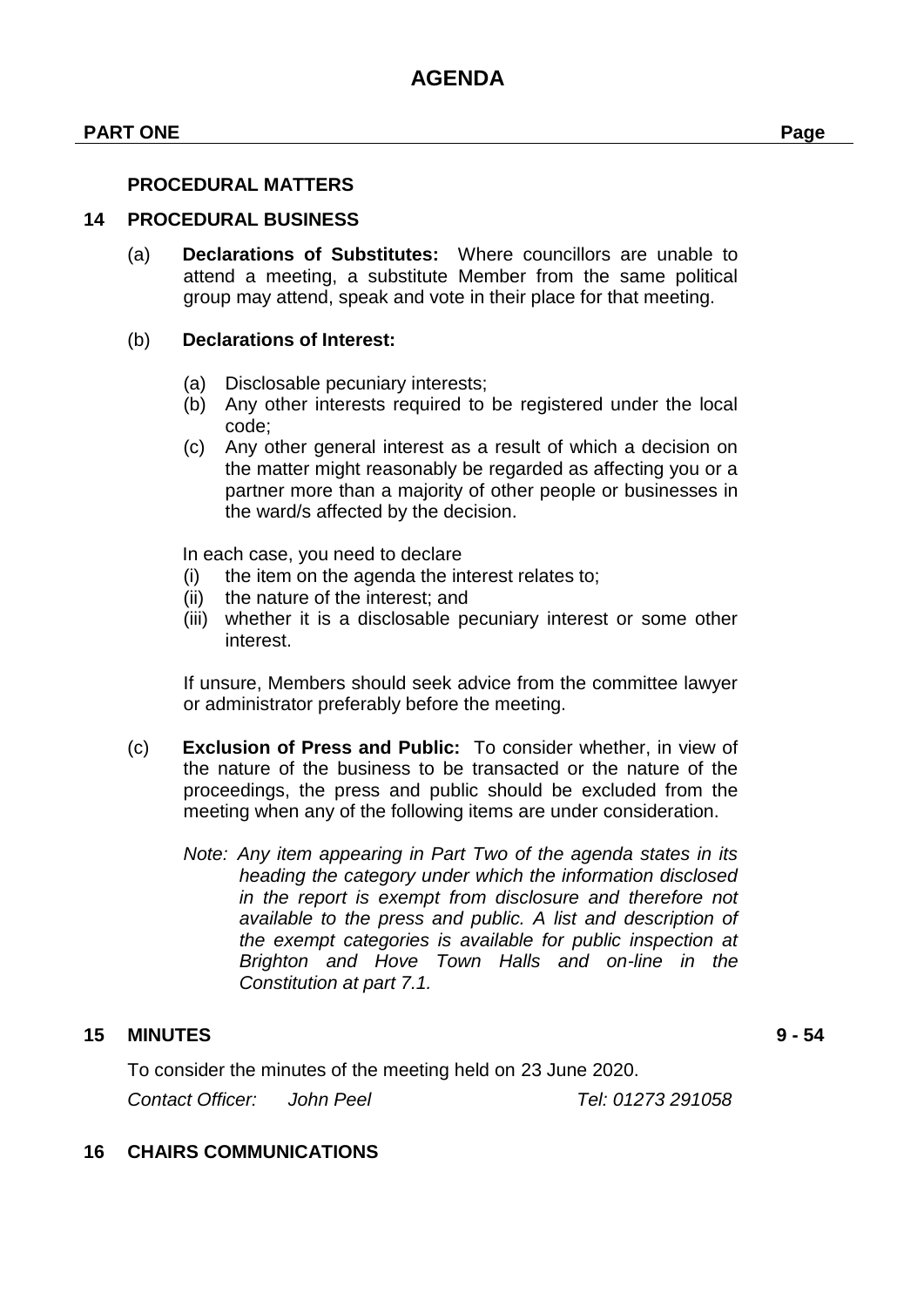## **17 CALL OVER**

- (a) Items  $21 30$  will be read out at the meeting and Members invited to reserve the items for consideration.
- (b) Those items not reserved will be taken as having been received and the reports' recommendations agreed.

## **18 PUBLIC INVOLVEMENT 55 - 60**

To consider the following matters raised by members of the public:

- (a) **Petitions:** To receive any petitions presented by members of the public to the full Council or at the meeting itself.
	- (i) Tichborne Street change of parking zone from Z to Y
	- (ii) Speed Bumps
	- (iii) Weed management on pavement and walkways
	- (iv) Foot and cycle path for Roedean Road and traffic calming
	- (v) Traffic calming on Arundel Terrace
	- (vi) Disabled parking access in City Centre
- (b) **Written Questions:** To receive any questions submitted by the due date of 12 noon on the 23 September 2020;
	- (i) Diesel Vehicles
	- (ii) Water run-off
	- (iii) Clifftop fencing
	- (iv) AQMA2
	- (v) Underground waste bin service
	- (vi) Motorcycle noise
- (c) **Deputations:** To receive any deputations submitted by the due date of 12 noon on the 23 September 2020.

# **19 ITEMS REFERRED FROM COUNCIL 61 - 88**

To consider any items referred from Full Council:

# **(a) Petitions**

- (i) Introduction of a food waste collection and disposal system in Brighton & Hove
- (ii) Parking Zone Z
- (iii) Re-open Madeira Drive
- (iv) Keep Madeira Drive closed
- (v) Remove Old Shoreham Road Cycle Lane Extension
- (vi) Make Old Shoreham Road Cycle Lane Permanent and establish a citywide cycle network

# **(b) Deputations**

(i) Deputation concerning Support for the review of the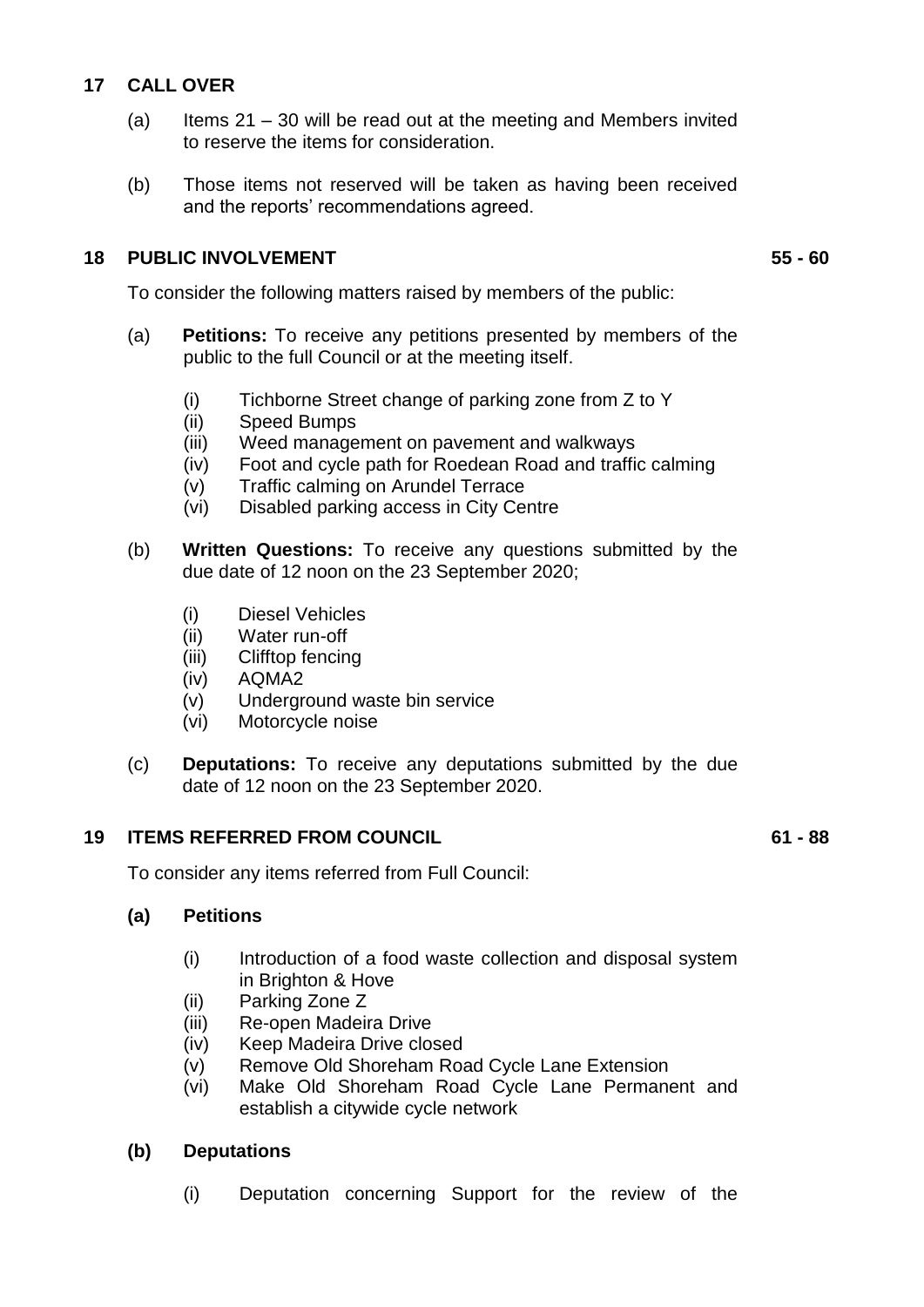temporary cycle lane extension on Old Shoreham Road

- (ii) A request for the whole of The Deneway (BN1 8QR and BN1 5AZ) to have safe road markings
- (iii) Madeira Drive Traders offer up compromise

## **20 MEMBER INVOLVEMENT 89 - 116**

To consider the following matters raised by Members:

- (a) **Petitions:** To receive any petitions;
- (b) **Written Questions:** To consider any written questions;
	- (i) Manton Road safety- Councillor Yates
	- (ii) Brighton Marina and Gasworks site- Councillor Fishleigh
	- (iii) Ovingdean to Roedean temporary bus lane- Councillor Fishleigh
	- (iv) Valley Gardens Phase 3- Councillor Wares
	- (v) Cityclean- Councillor Wares
	- (vi) Cityclean- Councillor Wares
	- (vii) Madeira Drive- Councillor Wares
	- (viii) North Street- Councillor Wares
	- (ix) Temporary transport measures- Councillor Wares
	- (x) Madeira Drive- Councillor Wares
	- (xi) Pavement weeds- Councillor Wares
- (c) **Letters:** To consider any letters;
	- (i) Council ponds- Councillor Osborne
	- (ii) Wildflowers- Councillor Osbourne
	- (iii) LCWIP- Councillor Wares
	- (iv) SCAPE- Councillor Wares
	- (v) The Deneway- Councillor Wares
	- (vi) Parklets- Councillor Hills
- (d) **Notices of Motion:** to consider any Notices of Motion referred from Full Council or submitted directly to the Committee.
	- (i) Equalities and Emergency Active Travel Fund
	- (ii) Historic Events on Madeira Drive
	- (iii) Litter Reduction

# **TRANSPORT & PUBLIC REALM MATTERS**

# **21 URGENT RESPONSE TRANSPORT ACTION PLAN - UPDATE 117 - 226**

Report of the Executive Director, Economy, Environment & Culture

*Contact Officer: David Parker Tel: 01273 292474 Ward Affected: All Wards*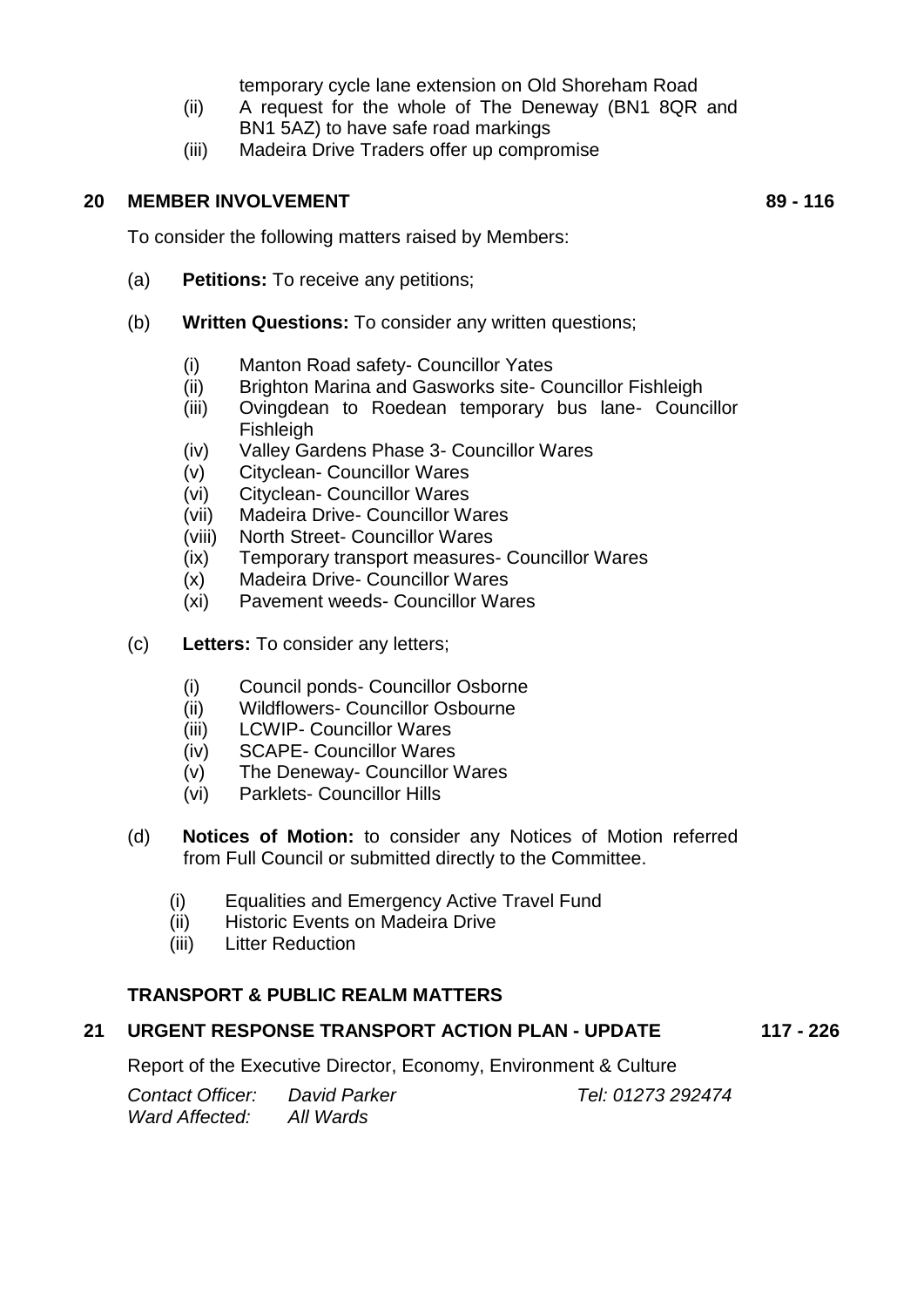| 22 | <b>2020 REVIEW OF AIR QUALITY MANAGEMENT</b>                            |                                              |                   | $227 - 246$ |
|----|-------------------------------------------------------------------------|----------------------------------------------|-------------------|-------------|
|    | Report of the Executive Director, Economy, Environment & Culture        |                                              |                   |             |
|    | <b>Contact Officer:</b><br>Ward Affected: All Wards                     | <b>Samuel Rouse</b>                          | Tel: 01273 292256 |             |
| 23 | <b>ELECTRIC VEHICLE CHARGING POINT INSTALLATION UPDATE</b>              |                                              |                   | $247 - 264$ |
|    | Report of the Executive Director, Economy, Environment & Culture        |                                              |                   |             |
|    | Contact Officer:<br>Ward Affected:                                      | <b>Paul Nicholls</b><br>All Wards            | Tel: 01273 293287 |             |
| 24 | <b>PARKING SCHEME UPDATE</b>                                            |                                              |                   | $265 - 272$ |
|    | Report of the Executive Director, Economy, Environment & Culture        |                                              |                   |             |
|    | <b>Contact Officer:</b>                                                 | Catherine Dignan                             | Tel: 01273 292235 |             |
|    | <b>ENVIRONMENT &amp; SUSTAINABILITY MATTERS</b>                         |                                              |                   |             |
| 25 | <b>STANMER PARK TRAFFIC REGULATION ORDER</b>                            |                                              |                   | $273 - 312$ |
|    | Report of the Executive Director, Economy, Environment & Culture        |                                              |                   |             |
|    | <b>Contact Officer:</b><br>Ward Affected:                               | Jonathan Dall<br>Hollingdean & Stanmer       | Tel: 01273 295037 |             |
| 26 | <b>STANMER PARK DESIGNATION AS COUNTRY PARK</b>                         |                                              |                   | $313 - 322$ |
|    | Report of the Executive Director, Economy, Environment & Culture        |                                              |                   |             |
|    | Contact Officer:<br>Ward Affected:                                      | <b>Rob Dumbrill</b><br>Hollingdean & Stanmer | Tel: 01273 293007 |             |
| 27 | THE LIVING COAST BIOSPHERE MANAGEMENT STRATEGY 2020 - 323 - 336<br>2025 |                                              |                   |             |
|    | Report of the Executive Director, Economy, Environment & Culture        |                                              |                   |             |
|    | Contact Officer: Sarah Dobson<br>Ward Affected:                         | All Wards                                    | Tel: 01273 294720 |             |
| 28 | <b>CITY ENVIRONMENT MODERNISATION UPDATE</b>                            |                                              |                   | $337 - 382$ |
|    | Report of the Executive Director, Economy, Environment & Culture        |                                              |                   |             |
|    | Contact Officer: Lynsay Cook<br>Ward Affected: All Wards                |                                              | Tel: 01273 291851 |             |
| 29 | <b>GRAFFITI REDUCTION STRATEGY UPDATE</b>                               |                                              |                   | $383 - 404$ |
|    | Report of the Executive Director, Economy, Environment & Culture        |                                              |                   |             |
|    | Contact Officer: Saoirse Roach<br>Ward Affected:                        | All Wards                                    | Tel: 01273 294739 |             |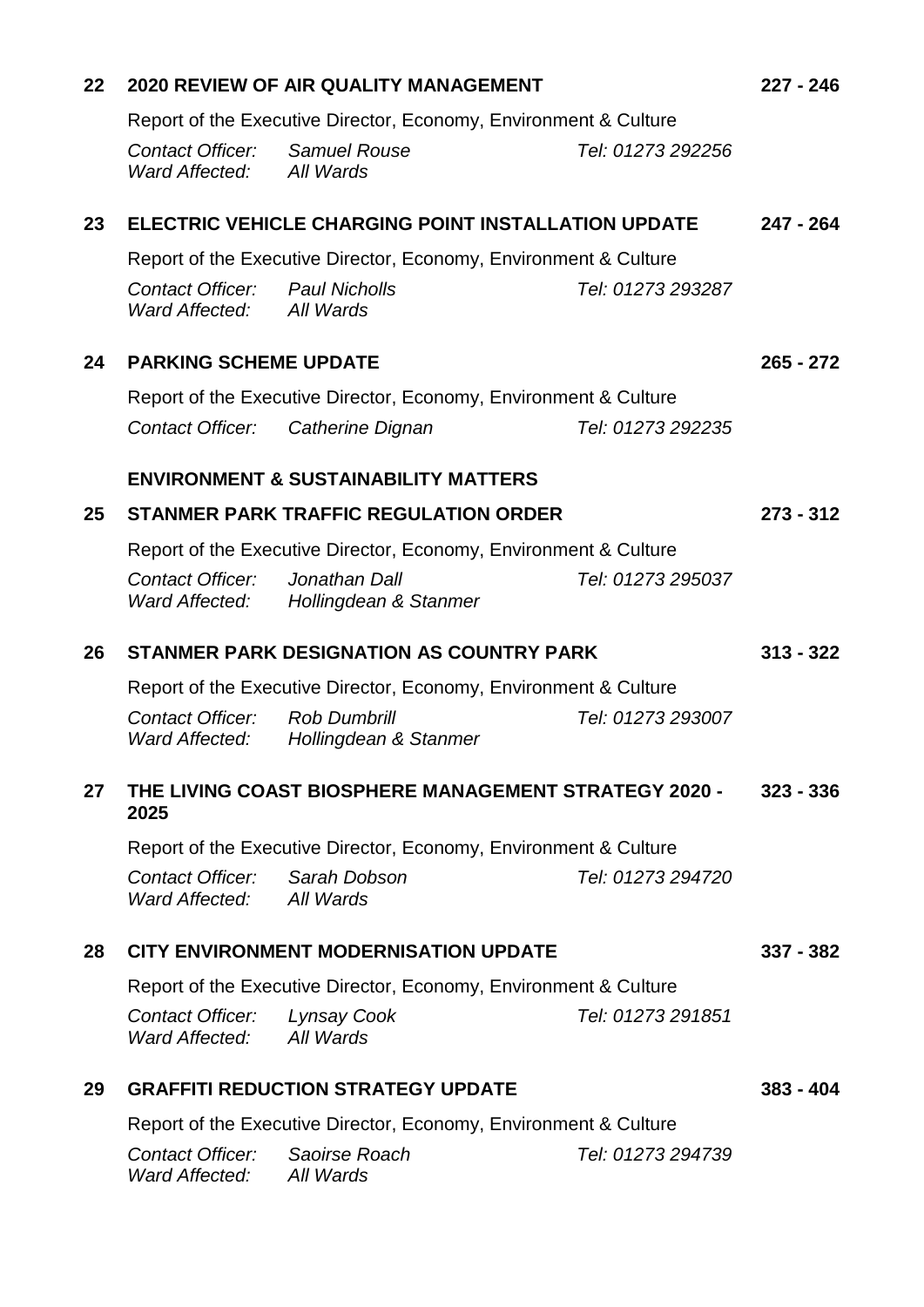## **30 ENVIRONMENTAL ENFORCEMENT FRAMEWORK 405 - 450**

Report of the Executive Director, Economy, Environment & Culture

*Contact Officer: Lynsay Cook Tel: 01273 291851 Ward Affected: All Wards*

# **31 ITEMS REFERRED FOR FULL COUNCIL**

To consider items to be submitted to the 22 October 2020 Council meeting for information.

*In accordance with Procedure Rule 24.3a, the Committee may determine that any item is to be included in its report to Council. In addition, any Group may specify one further item to be included by notifying the Chief Executive no later than 10am on the eighth working day before the Council meeting at which the report is to be made, or if the Committee meeting take place after this deadline, immediately at the conclusion of the Committee meeting*